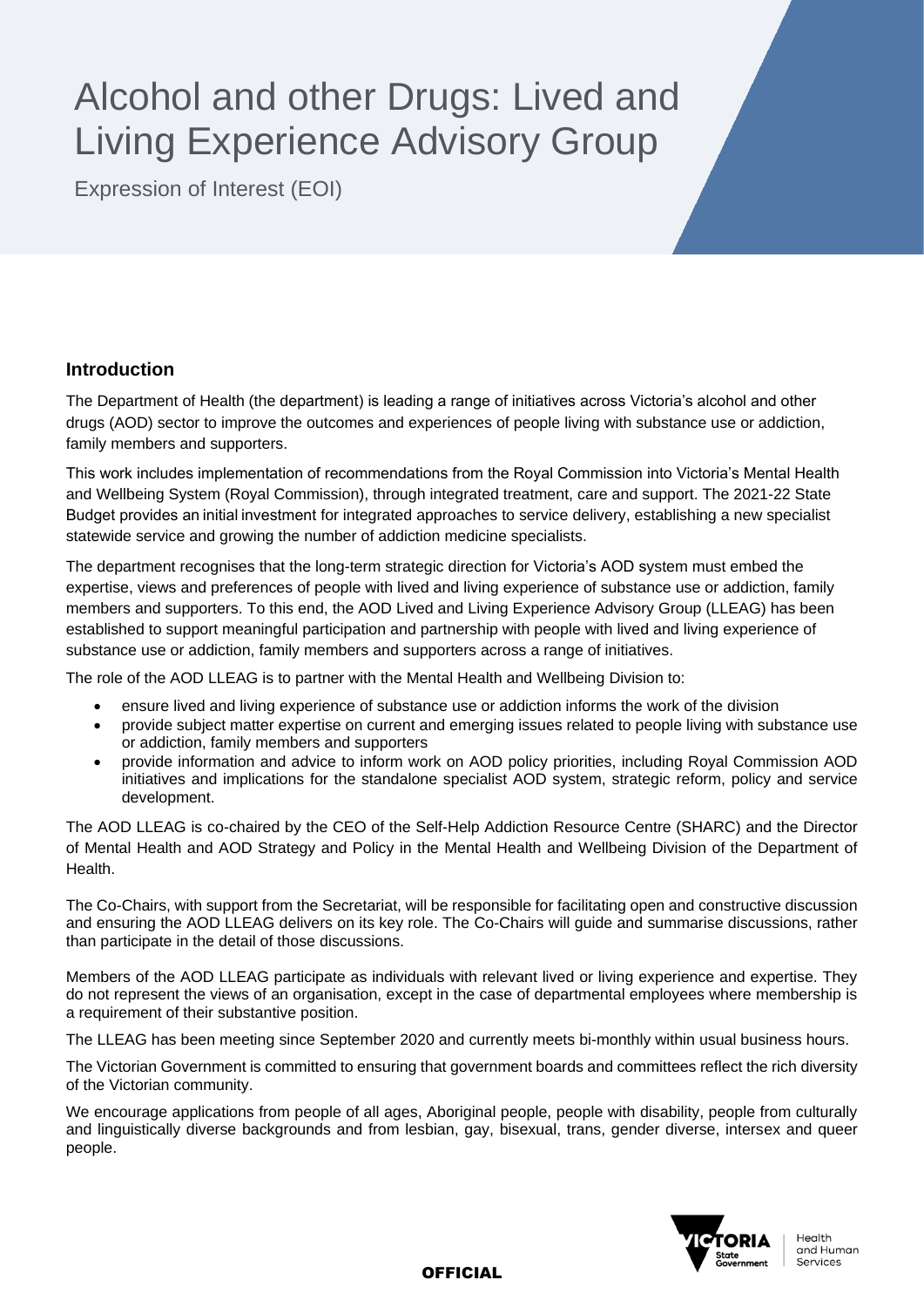## **Nomination Process**

Expressions of interest are now open for **additional members that reflect the diverse lived and living experience voices of the community**. Active engagement of Victoria's diverse communities is important to better understand and respond to the unique and specific needs of different groups and drive inclusive and equitable outcomes.

Process for nomination:

- 1. An expression of interest form (this document) will be distributed via Self Help Addiction Resource Centre (SHARC) and lived and living experience workforce and community networks to enable all consumers and carers/family members to have the opportunity to nominate.
- 2. Those who are interested will complete the expression of interest form and email back to the nominated contact by close of business Monday 28 February 2022.
- 3. All expressions of interest will be reviewed by a selection panel and those who are shortlisted will be contacted to find out more about your interest in participating in LLEAG.
- 4. Shortlisted candidates will be presented to the Co-Chairs for final consideration and endorsement of new members
- 5. Once this process has been completed, all nominations will be notified of the outcome.

## **Applications**

Interested persons are asked to complete the EOI questions and return this form to Edward Stott, EAG Secretariat, AOD Policy at **[edward.stott@health.vic.gov.au](mailto:edward.stott@health.vic.gov.au)**. Please contact Edward Stott on **03 9595 2164** or via email if you have any additional questions, need additional support in completing the form or would like it in a different format.

# **Expression of Interest Form**

## **Lived and Living Experience Advisory Group**

*-- This form is private and will not be shared other than stipulated for selection purposes --*

| Your contact details:               |  |
|-------------------------------------|--|
| Your name:                          |  |
| Email:                              |  |
| Phone number:                       |  |
| Your organisation (if applicable):  |  |
| Your position/role (if applicable): |  |

#### Select **one** of each of the following (mark with an X):

| Are you nominating as a consumer or<br>carer/family/supporter?<br>(select one only) | Consumer               |  |
|-------------------------------------------------------------------------------------|------------------------|--|
|                                                                                     | Carer/family/supporter |  |

| Are you employed in a consumer or<br>carer/family/supporter role? (select<br>one) | Consumer         |  |
|-----------------------------------------------------------------------------------|------------------|--|
|                                                                                   | Carer            |  |
|                                                                                   | Consumer & Carer |  |
|                                                                                   | Not applicable   |  |

| Payment<br>(select one only) | I work for a health<br>service/organisation and<br>my employer will pay me |  |
|------------------------------|----------------------------------------------------------------------------|--|
|                              | to participate                                                             |  |
|                              | I require payment                                                          |  |